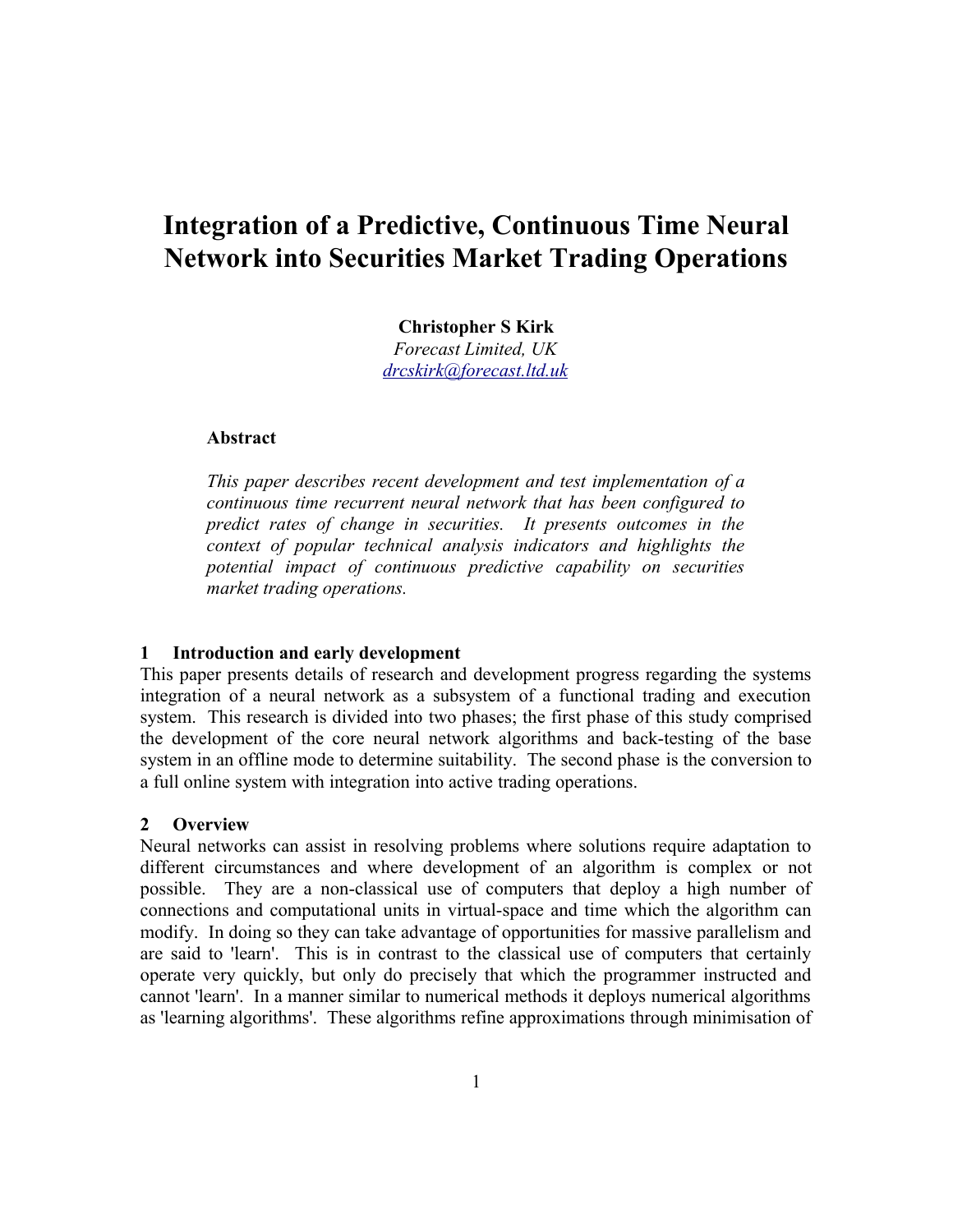error and successfully describe the behaviour of complex systems such as in the study of Computational Fluid Dynamics (Kirk and Mileham, 1999 and 2002).

The driving force for this project is the hypothesis that connectionist theory and its application to natural language processing, coupled with a concept for computation in continuous time using soft constraints, can be applied to model and simulate the market price and rate of change of a security. This hypothesis has been tested on the data feed of a number of different asset classes. This is considered to be highly relevant to the integration and adoption in Securities Market Operations since different assets and indices display individual characteristics in price range, volatility and response to external influences as illustrated the exchange rates in Figure 1 below. The requirement is for an adaptive algorithm that will continuously model satisfactorily, with good correlation, across a range of target problem domains such as these, without intervention.



# **PACIFIC Exchange Rate Service**

@ 2008 by Prof. Werner Antweiler, University of British Columbia, Vancouver BC, Canada. Permission is granted to reproduce the above image provided that the source and copyright are acknowledged. Time period shown in diagram: 1/Jan/2005 - 7/Jul/2008

#### **Figure 1: A comparison of range differences across different exchange rates**

Further, the widespread use of automated order execution inhibits short-term opportunities due to programmed buying and selling at higher frequencies that are not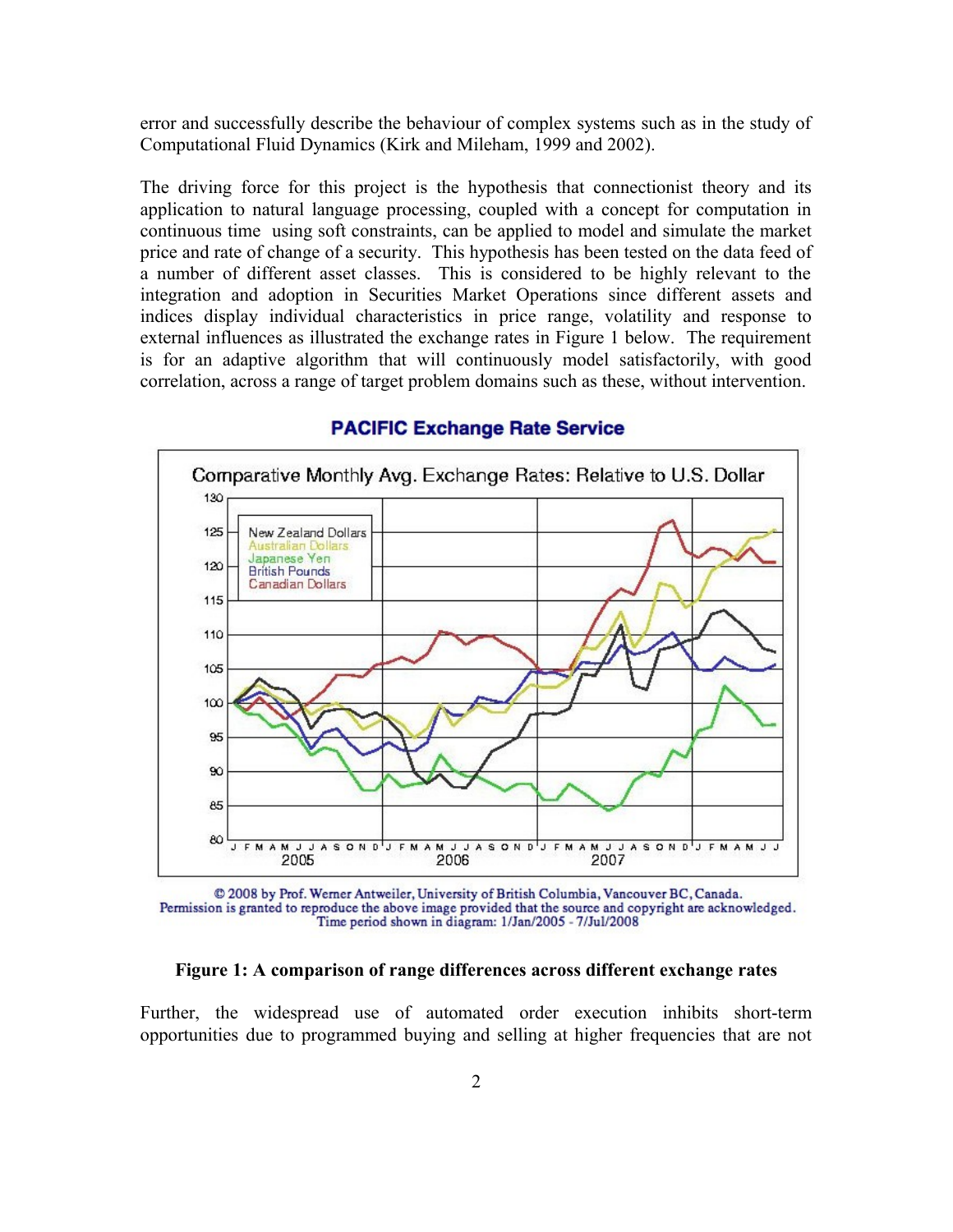able to be modeled effectively by the existing range of technical indicators. It is considered that a potential advantage is the ability to improve trading and market-making operations through an efficient, robust predictive capability to derive close approximations for rates of change, to exploit statistical arbitrage opportunities and to detect hidden, non-linear patterns.

# **3 Research and Development**

# **3.1 Phase I**

A conceptual model was developed that comprised data acquisition and pre-processing, a neural network providing a computational core with a post-processing execution subsystem. This was a 'classical' feedforward neural network (illustrated in Figure 2) that provided an offline test framework to assess the suitability of a connection-based network. It was configured to accept inputs from a number of pre-processed data feeds (such as intermarket indices and economic indicators). The output was a vector showing the predicted scope and direction of the target signal line (eg stock price) being evaluated.



Figure 2: Conceptual framework in a typical neural network, (after Vanderplas, J, 2014, reprinted with kind permission)

These trials were successful and did provide the basis for use as a prediction model, but it was concluded that both accuracy and definition of the type of end-use application might be considered for further work. It is this further work that is the main basis for this paper.

The system described in this part one was largely developed for automated (computer to computer) trading only and had no graphical output. The system was therefore further refined later to show both graphical and textual output on a per-stock basis for the comparison of forecasts with actual price quotations. The back-testing of a continuously evolving dynamic, adaptable system is not trivial. However it was concluded that a back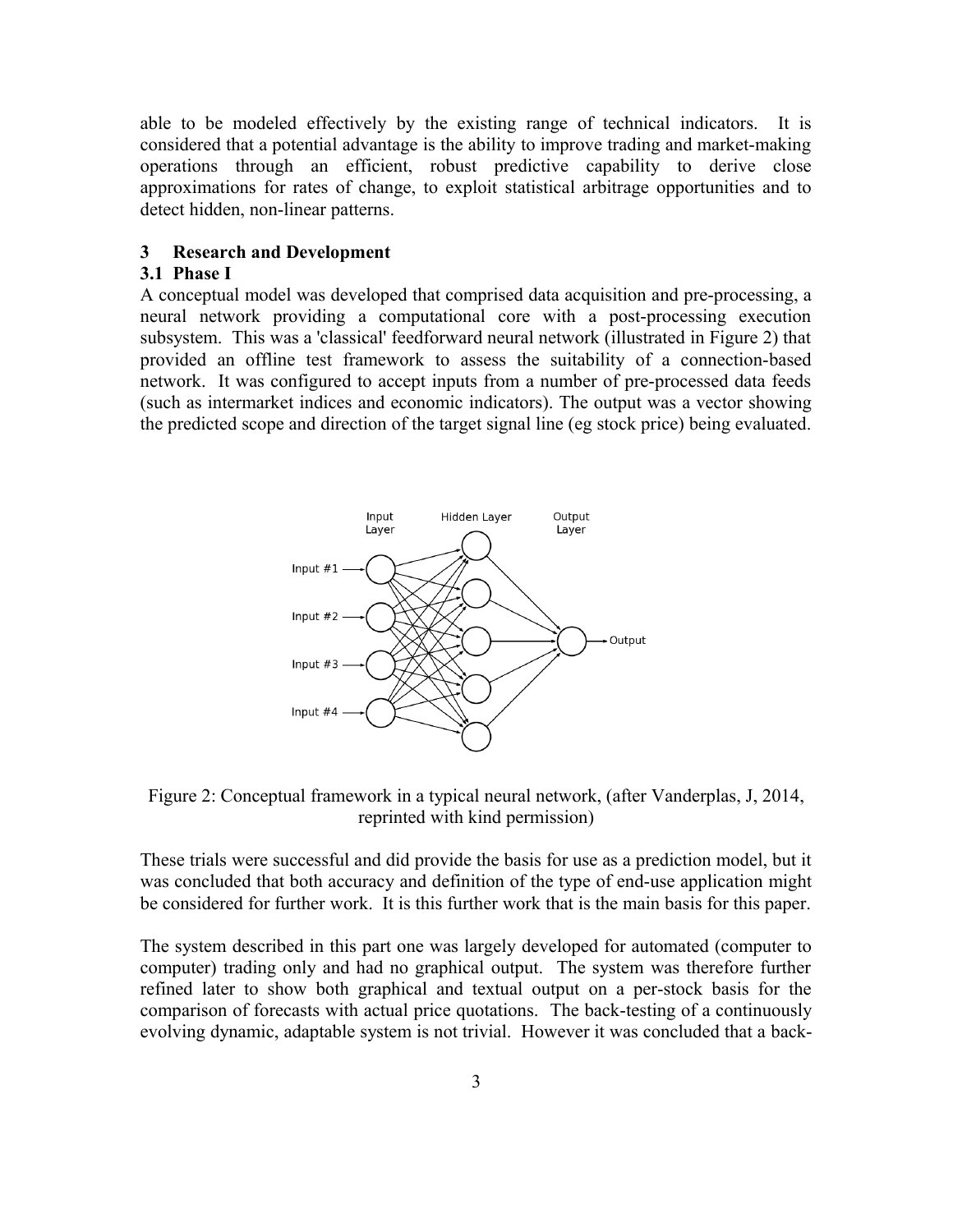test, run as an offline (batch-processed) evaluation of an imitation long/short portfolio of a 'basket of twenty stocks' selected daily from 150 UK equities, for a test period of two months would be a reasonable test. The holding period for each equity holding in this 'basket of stocks' was not fixed. Classification for entry into the imitation portfolio was on the basis of statistical assessment. Those yielding the highest Pearson-correlation during the training-process were selected. The back-test yielded the following results.

| Position<br>1n<br>portfolio | No. of<br>days in<br>test | Initial<br>capital | Valuation<br>at $2$<br>months | <b>ROI</b> | Peak<br>Day | Valuation<br>at Peak | Peak ROI |
|-----------------------------|---------------------------|--------------------|-------------------------------|------------|-------------|----------------------|----------|
| $0 - 10$                    | 41                        | 1000               | 1428                          | 42.80%     | 32          | 1490                 | 49.00%   |
| $11 - 20$                   | 41                        | 1000               | 1462                          | 46.20%     | 38          | 1471                 | 47.10%   |

Table 1: Results of the backtest of an imitation portfolio of a 'basket of 20 stocks':

The neural network is by design, dynamic and self-correcting and the batch processing was considered reasonable for an assessment of suitability. The backtest results in Table 1, illustrate resilience and reasonable performance in an average market. Notably, each time the 'basket of stocks' was selected it could potentially contain completely different stocks from the previous run. This might not correspond to an optimal trading strategy. It is also not unreasonable to see that these might not be performers with the best return or risk/return ratio, but it is reasonable to expect that this system performance will be replicated for other back-test periods. Of course, extending the subset of equities to alternative sectors or asset classes would similarly change the potential structure and return, as would the conversion from mathematical prediction to traded gains after costs by active trading. The results in Table 1 are theoretical limits only, shown gross and do not account for the costs of trading.

# **3.2 Phase II**

The neural network potential and back-test was considered satisfactory and it was determined that this should be extended from batch processing (offline) to continuous operations (online), to advance the provision of solutions to meet the needs of active traders and other professionals operating in higher-frequency timeframes.

The network elaborated in Phase I, was a 'classical' feedforward backpropagation methodology deploying a gradient descent procedure to evaluate (and minimise) the error derivatives as a single network. This was further developed to refine the calculation of the error gradient (in a manner similar to linear discretisation in numerical analysis), by dividing the problem domain into a series of internal states between each canonical timestep. The use of the back-propagation through time methodologies (McClelland, 2013) approximates and refines the activation and error calculations during each time-step as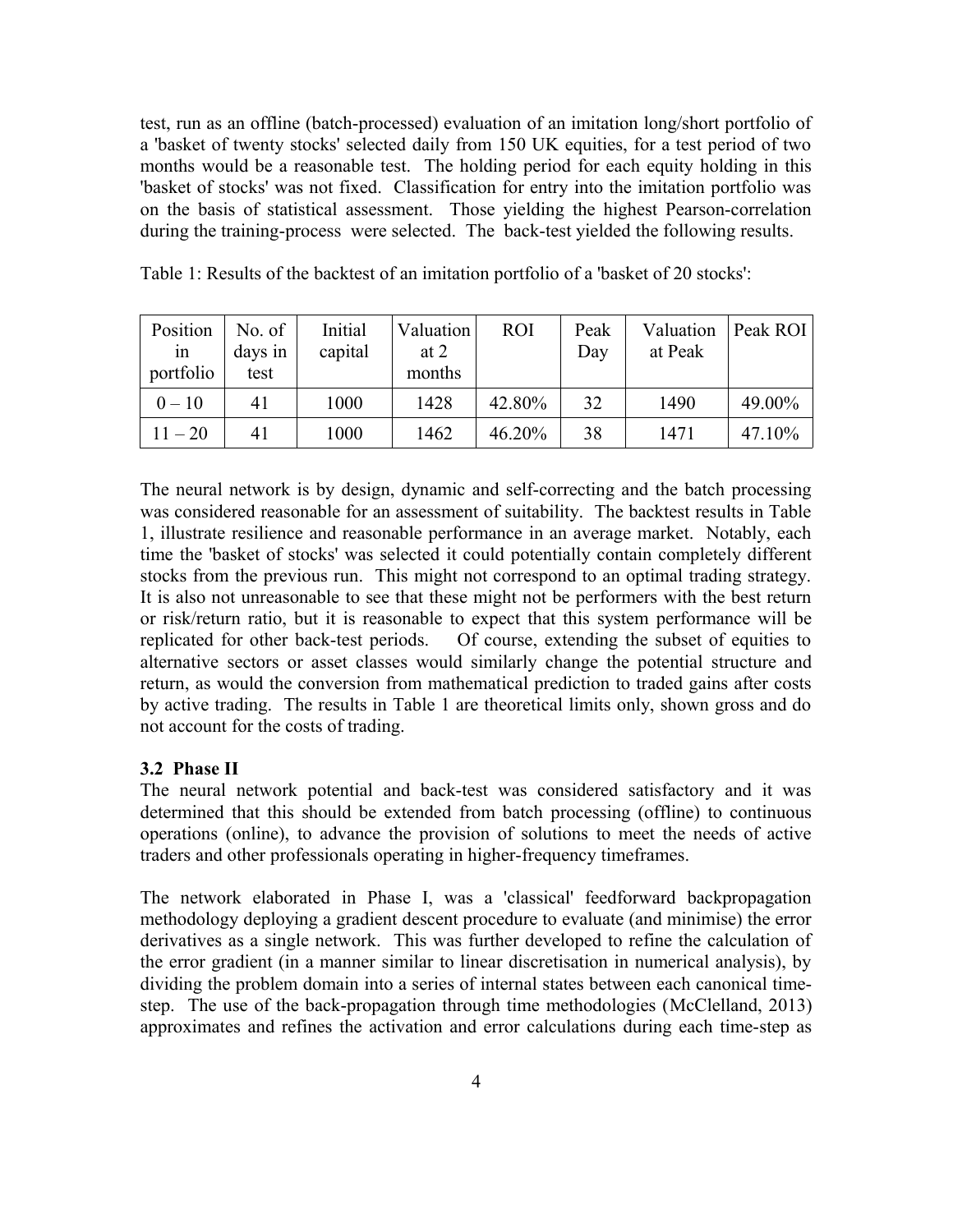internal states and is similar to a computational unfolding of a single network into a number of sub-systems or networks and is illustrated in Figure 3.



Figure 3: The time domain discretised into a computational mesh of time-steps (dt). *(Reprinted with permission from Figure 8.2 of McClelland, J. L. (2013). Explorations in Parallel Distributed Processing: A Handbook of Models, Programs, and Exercises, [http://www.stanford.edu/group/pdplab/pdphandbook/.](http://www.stanford.edu/group/pdplab/pdphandbook/) Copyright James L. McClelland.* 

This, (BPTT) was further elaborated to allow the new network to evolve with a continuous-time capability by replacing the discrete internalised states with a set of coupled differential equations after the work of (Pearlmutter 1988 and 1989, Williams and Zipser, 1989). During the simulation, the discretisation of the temporal domain into a computational mesh (on which the PDEs are subsequently discretised) and the algorithm computes its gradient in weight space, adjusts the weights and the resultant outputs then form the input for the next time step. These modifications were potentially computationally expensive and so they were rationalised after the work of (Williams and Peng, 1990 and Williams and Zipser, 1995). The final algorithm now computes simultaneously across multiple processor nodes and the error checking routines are continually summed rather than at the end of each epoch. Subject to the supply of inbound data, this allows the network to function continuously in an online mode.

To further optimise the network, batch-learning was replaced with a stochastic algorithm after the work of LeCun, 1989 and the learning-rate was automated more elegantly which resulted in a much faster solution.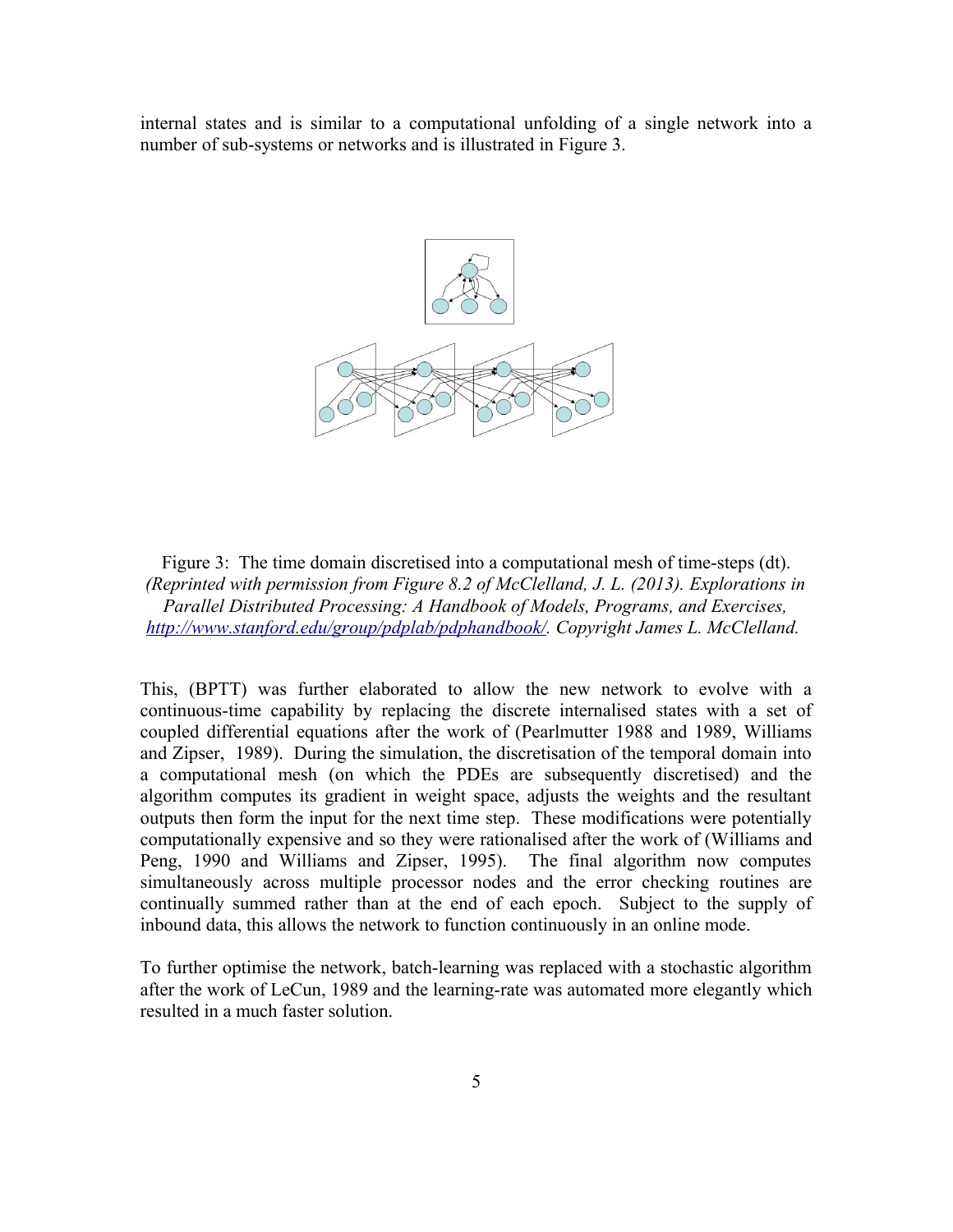# **4 Application to trading operations**

# **4.1 Market data feed**

Market data feed, charting and execution (through a broker) are typically embodied in integrated software packages or electronic trading platform. Large firms and institutions might also integrate risk, compliance and P&L/reporting systems with specialist feeds pertaining to the derivatives and synthetic products that they create. The supply of external market data is tiered by frequency to provide access to low latency feeds and to provide additional information other than the bid/ask price, such as order flow and market heuristics. A continuous-time neural network of the type described herein would function simultaneously with the same data feed and electronic trading platform in order not to limit functionality.

## **4.2 Technical Analysis Indicators**

Classical technical analysis dating back to at least 1700, (Neely and Weller, 2011), is the statistical evaluation of past price and volume data and is used as the basis for indicatorbased signal generation and for charting (Bulkowski, 2000), (pattern matching success is highly dependent on the experience of the user). Whilst styles of trading might be very different, technical analysis indicators are intended for use in both the trending phase or the non-trending (sideways/range-bound) phases and are unaffected by style or strategy. As an addition to these indicators, a virtual structure, (support and resistance), can be charted by using local minima/maxima price values where previous trends were interrupted or at previous session end-values or volatility ranges. Additional chart subdivisions (Murphy, 1999), may be based on a Fibonacci number sequence referencing previous price ranges or Elliott waves. Technical analysis indicators, were derived before the advent of modern computers to quantify a number of price relationships. They were usually formulated with a fixed temporal window, (Murphy, 1999) that was matched empirically to the price cycle of the asset being analysed. Despite being intended for specific asset classes or market phases, many of these indicators are deployed out of their original scope and can therefore provide contradictory results when compared with others.

Whilst these indicators describe only a snapshot of a non-linear dynamical system that itself is evolving, one profound value of charting technical analysis indicators is that the user can see a change visually and moreover a change relative to previous price history and this can be interpreted mentally by the user to imply a future state. Despite their shortcomings they appear to be in widespread use (Neely and Weller, 2011) and therefore in this paper, output from the neural network is considered best described relative to established technical analysis indicators rather than an academic discussion of vectors and their modeling constructs.

Typical, classical technical indicators are summarised in Table 2.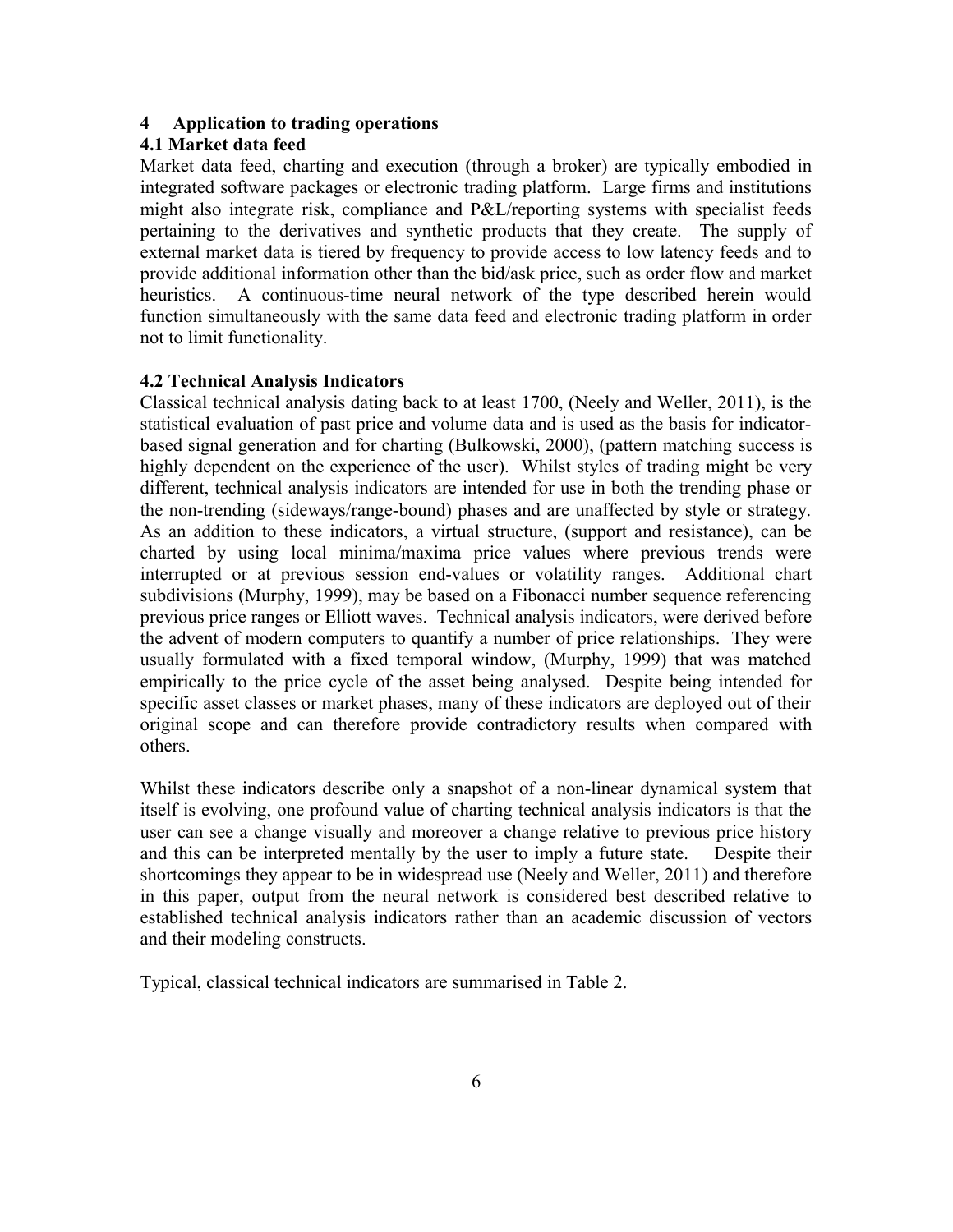| <b>Type</b>     | <b>Name</b>                                        | <b>Timing</b>       | <b>Market phase</b> |
|-----------------|----------------------------------------------------|---------------------|---------------------|
| Trend-following | Moving<br>average, MACD                            | Lagging             | Trend               |
| Oscillators     | RSI, Stochastic,<br>CCI                            | Visually<br>Leading | Range-bound         |
| Volatility      | Ave Range,<br>Bollinger,<br>Keltner                | Lagging             | Trend/Range-bound   |
| Volume          | Money Flow,<br>On-balance                          | Lagging             | Trend/Range-bound   |
| Structure       | Fibonacci<br>Numbers,<br>Support and<br>Resistance | Implied Leading     | Trend/Range-bound   |

Table 2: Classes of Technical Indicators

If outputs from the neural network are to be considered in the context of existing technical analysis indicators then it is necessary to attempt to rationalise those indicators and adapt them to the obvious major impact of the variations in the length of cycle or wave embodied in the securities price.

# **4.3 Adaptation using Wavelet Transforms**

In other work, the wavelet-based time-frequency analysis of an evolving data feed (Raihan et al., 2005) enabled the evaluation of both the frequency and the timing of asset price cycles and the mapping of the rate of change as each cycle shifts in time. This was applied to evaluate the length of the wave cycle and from it form a basis for adapting the indicators from fixed-period indicators to adaptive-period indicators.

Cycle-analysis of each asset is vital to ensure that the correct market phase (trend or range-bound) model is being used. Deployment of adaptive technical indicators complements existing control systems (such as a Fuzzy Inference System, FIS) with little additional code revision cost. Figure 4, illustrates the predictive output (5-min timeframe) from the neural network compared with the actual price history on which it was validated and trained. Each chart includes the system calculation of Pearsoncorrelation for the two traces. The chart is complemented with adaptive indicators (MACD and Stochastic K/D) with a simulation of the wavelet transform used to evaluate the wave cycle length. As a guide, note that -10 on the x-axis equates to '50 minutes ago' from the current time (zero) when evaluated using this 5-minute timeframe. In this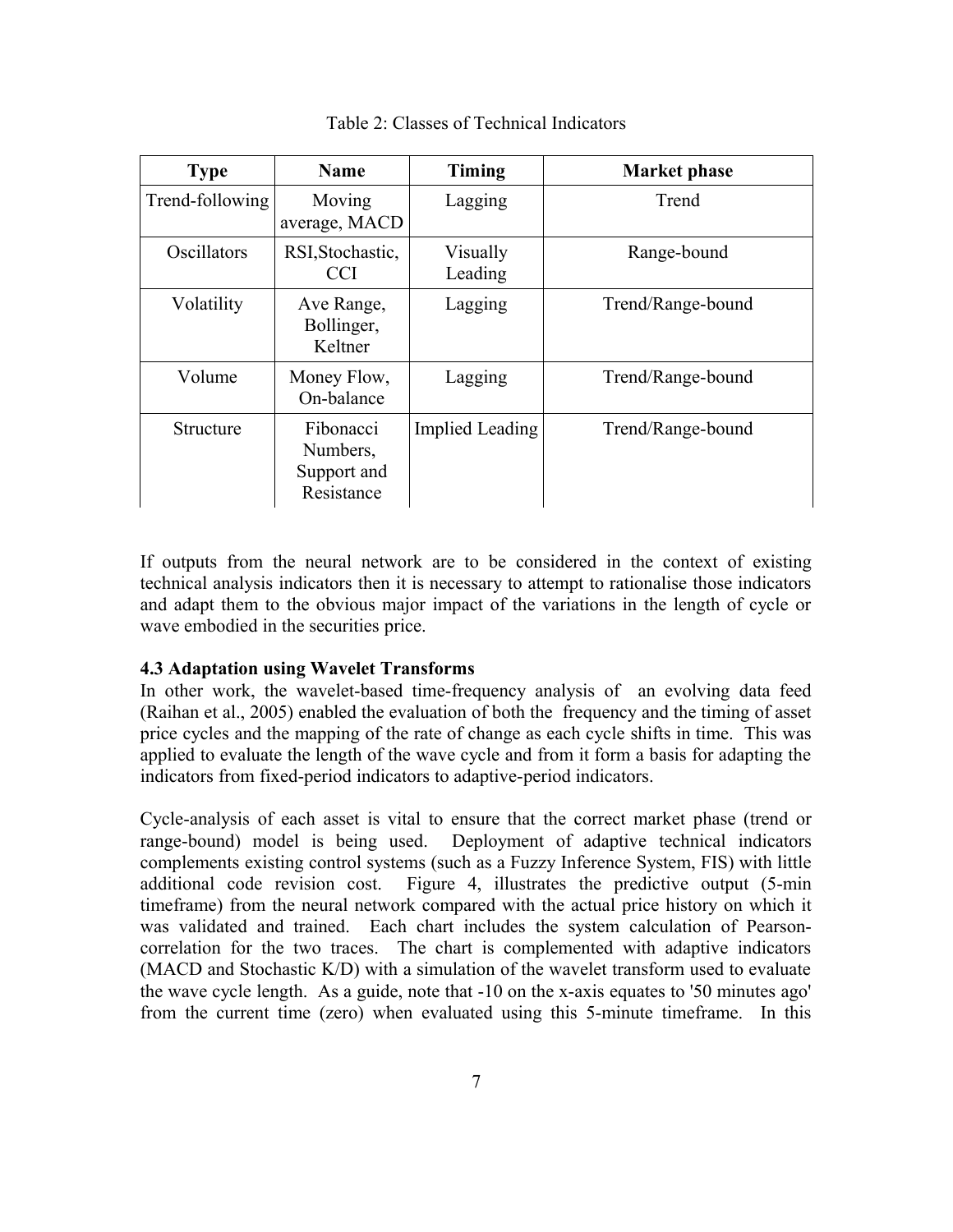simulation the values were predicted 10 periods ahead, (8 periods plotted) and the technical analysis indicators used these values as the basis for their calculation.

It is considered that it is with this combination chart that the transition to the use of neural networks is likely to be of most use to traders. Most platforms currently only have provision to chart historical values (since future prices cannot be part of current data feeds) though modification is considered trivial.



Figure 4: Example chart produced from the continuous output for the FTSE 100 Index. Actual price (blue) with prediction (red) with supporting adaptive technical analysis indicators, MACD, Wavelet growth, Stochastic K & D

# **4.4 Continuous output – continuous trading**

A major driver for using automated strategies is to implement secure, reliable, (rulebased) trading procedures within a risk-controlled regime. It follows that progression into semi-autonomous trading functionality requires a step-change in the use of pre-trade modeling and integration of that modeling into control systems.

In utilising the continuous output from a simulation such as described herein, there may be a need to modify investment and trading strategies. As an example, in parallel work, (Panella, 2008) the introduction of machine learning systems and artificial intelligence methodologies to improve the surveillance, target detection and tracking systems of an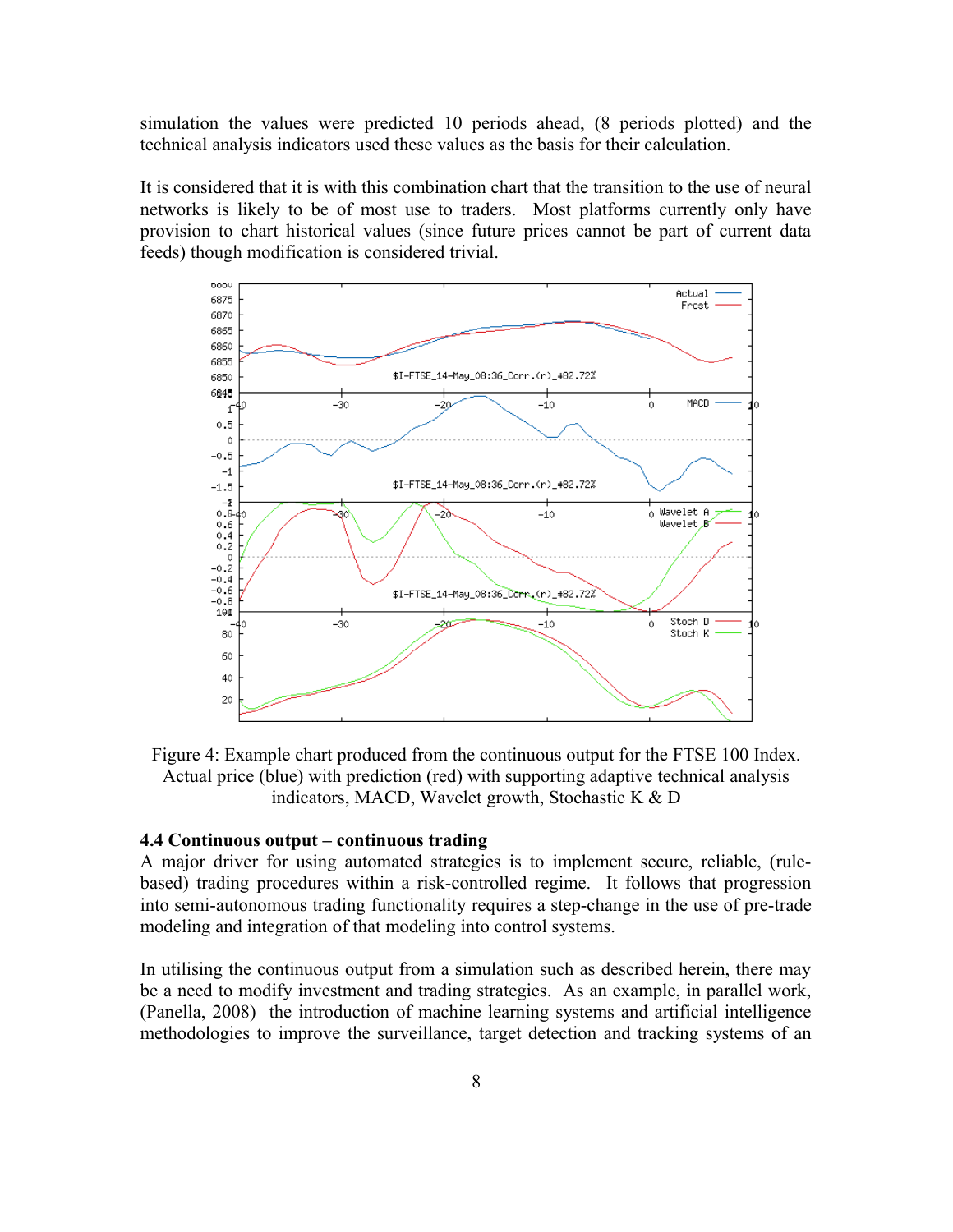unmanned aerial vehicle (*UAV*) also requires adaptation of automatic systems and in some cases replacement by autonomous systems. Thus, automated trading systems may need to be replaced by autonomous or semi-autonomous systems that allow them to 'learn'. The system can then adapt and act more efficiently in response to unanticipated events and reduce risk accordingly. This would turn the trading operation into a highly objective function rather than a highly subjective one. During the integration phase there will be a need to with further adaptation in time.

Since levels of autonomy might be classified, [low, medium, high] according to function, (Panella, 2008) this can be translated in securities market terms to address the preservation of capital and liquidity, the extent of capital employed, the overall risk exposure and ultimately a more defined approach for monitoring not just the current asset value, but the evolving prediction delivered by the neural network on a continuous basis, perhaps by creating a hybrid system using a form of mean-reversion strategy where a moving average of the output is an advanced mean, or by considering continuous trading using a scaling strategy.

#### **5 Systems Integration**

# **5.1 Parallel operations on a Cluster**

A downside noted by [Williams Zipser 1989a] was that some adaptations of a neural network are computationally expensive and this implementation is no exception. Therefore, to complete the test phases a heterogeneous cluster of four, quad-core computers was built. This successfully proved the parallelisation of the code and the potential for scaleability as a distributed system. Costs and commissioning of a heterogeneous cluster compare favourably with supercomputers, notably where decommissioning is required, as the cluster can be decomposed into individual units that can be replaced as technology improves, without impacting on operations.

#### **5.2 Pre-processing**

A number of policies to decide the operational bounds for the system need to be formulated prior to submission of a continuous data feed for simulation. In particular the treatment of temporal discontinuities present in historical data such as the use of pre-trade and post-trade transactions, the impact of gap-openings where cash markets are modeled, the relevance of overnight transactions in rolling derivatives markets and foreignexchange session-changeovers.

Market data feed can be noisy in that it can contain unwanted data which, if left in place would require unnecessary computation to model an extraordinary event and limit the ability of the model to simulate events realistically. It is therefore necessary to create a policy for the removal of outliers. These are sometimes referred to as 'Catastrophic Events' and can be 'fat-fingers', 'flash-crashes', reaction to news, or other excessively volatile price variances of very short duration. Market data is supplied by the vendor at various frequencies depending on contract and routing capability, ranging from the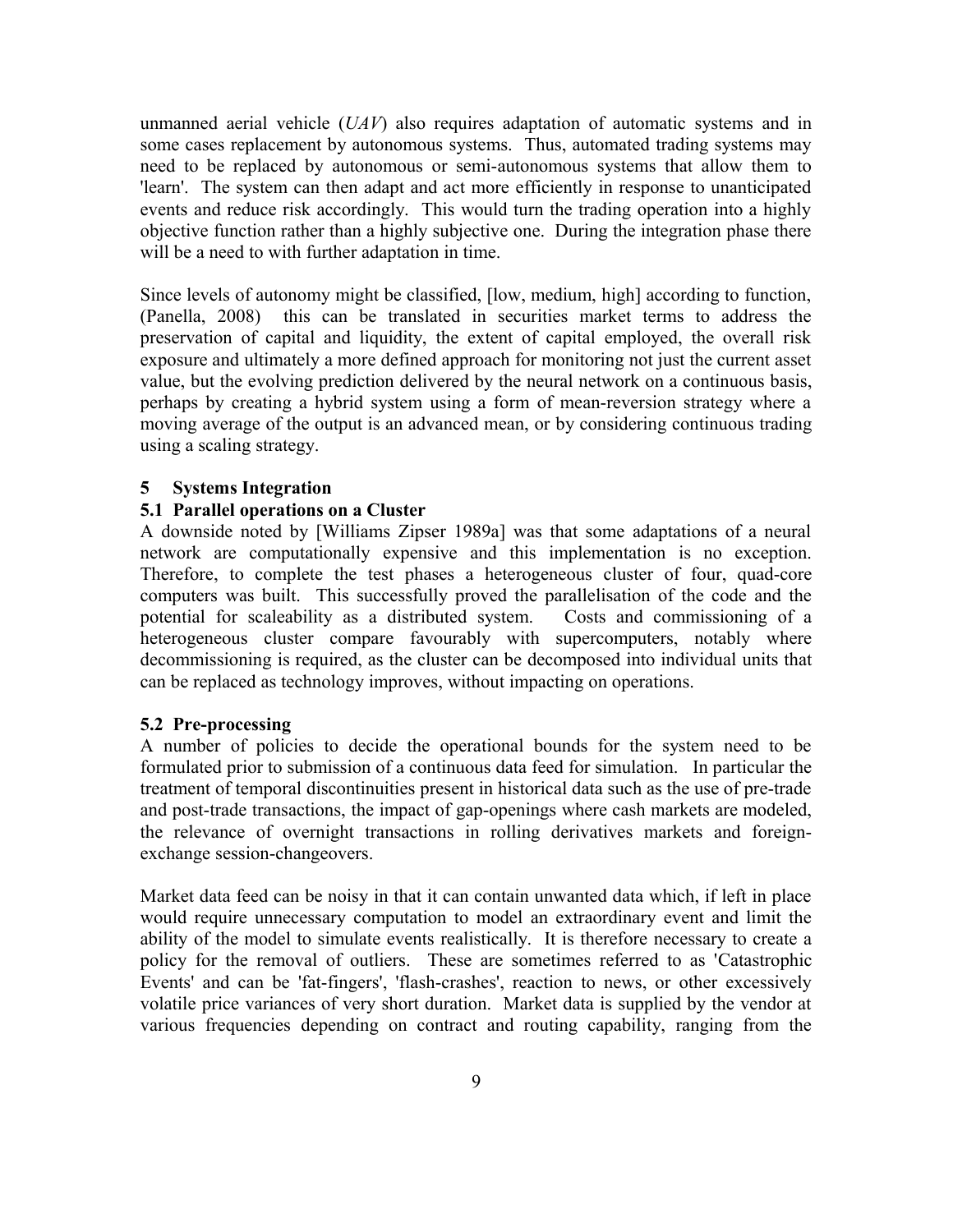streaming of real-time data (stock market tick data), to a delayed feed where extraction files are pulled at pre-determined time steps of say, 1 minute, 3 minutes, 5 minutes or 15 minutes. Some history for real-time data feeds can be supplied but the period is often limited. A price and volume data feed was used in this project but additional feeds may be aggregated to include, for example, variance, vwap and order information.

## **6 Conclusion and Further work**

In this paper we have presented an example of deep learning, namely the integration of a predictive, continuous time recurrent neural network into trading and risk assessment operations. During application within a trading environment the potential need to adapt technical analysis indicators that their use might be continued and integrated into a hybrid system was highlighted. It has been shown that this architecture can be directly applied to model pre-processed data feeds of different asset classes but that the development of new trading strategies to make best use of continuous predictive output might be necessary.

This work is to be extended to fully integrate feeder networks to create a cluster of networks to simulate fully autonomous trading and risk assessment operations.

#### **References**

Bulkowski, T.N., 2000, Encyclopedia of Chart Patterns (John Wiley and Sons, New York, NY).

Kirk C.S., Mileham A.R., 1999, "Simulation of atomic diffusion in heterogeneous transition welds using finite volume method", Sudura - Journal of the Romanian Welding Society, Vol. IX, No 4, pp 8-16,

Kirk, C.S., and Mileham, A.R., (2002), Application of the Finite Volume Method to Prediction of Failure Zones in Creep resistant Steels, Materials Science Testing and Informatics, Materials Science Forum, ed. J. Gyulai, Vol 414-415, Year 2003, ISBN 0 87849 908 3, pp431-438, Trans Tech Publications Inc, Zurich, Switzerland

LeCun, Y., Bottou, L., Orr, G. and Miller, K., 1998, *Efficient Backprop*, In Orr, G. And Muller, K., (Eds), Neural Networks: Tricks of the Trade. Springer

McClelland, J. L., 2013. *Explorations in Parallel Distributed Processing: A Handbook of Models, Programs, and Exercises,* [http://www.stanford.edu/group/pdplab/pdphandbook/.](http://www.stanford.edu/group/pdplab/pdphandbook/)

Murphy, J., 1999, Technical Analysis of the Financial Markets, New York Institute of Finance.